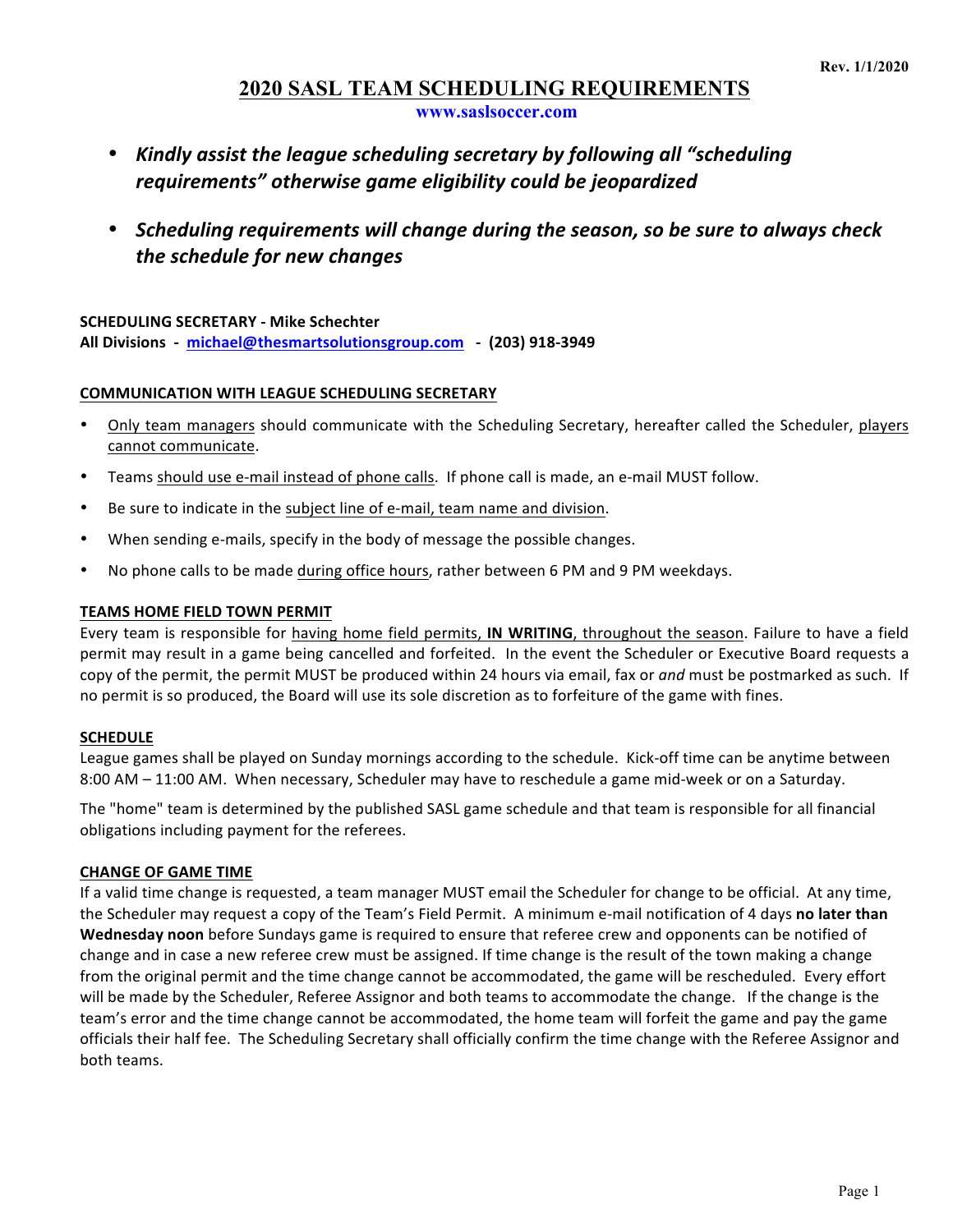# **2020 SASL TEAM SCHEDULING REQUIREMENTS**

**www.saslsoccer.com**

## **CHANGE OF GAME VENUE**

An email to the Scheduler by Wednesday noon of the week prior to the game (10 day-notice) would be the last date and time for a home team to request a venue change **outside their town**. The Scheduler may request a copy of the Teams Town Field Permit by Friday for the requested venue change. If venue change is the result of the town making a change from the original permit and the change cannot be accommodated, the game will be rescheduled. If venue change is the team's error and the change cannot be accommodated, the home team will forfeit the game and pay the game officials their half fee.

A minimum of 4 day-notice (Wednesday noon before Sunday's game) is required for notification to the Scheduler of a field change by the home team **within the same town.** If venue change is the team's error and the change cannot be accommodated, the home team will forfeit the game and pay the game officials their half fee.

## **SPECIAL CIRCUMSTANCE GAME CHANGES**

For ALL referee assignment changes that require a second game official's reassignment, the team will have to pay the assignors fee (see Rule K.1, para 2). This fee must be automatically sent by the team to the Treasurer and received within one week from the game date. Failure to meet this deadline will result in a late fee (see Rule L.17) assessed to the team. Every effort will be made by the Scheduler to contact the Referee Assignor for the game to be played if the team's request is outside the deadline date.

## **GOOGLE GROUP** (MANDATORY THAT ALL TEAMS JOIN)

## **WEATHER PROTOCOL - Posting a Weather Cancellation**

In the event a game must be postponed due to weather, the home team can avoid paying the referees by posting the cancellation on league **GOOGLE GROUP** for weather **Cancellations** or **Forfeits**: 

**NOTE -**

- For games that start **before 9 a.m.**, the message MUST be posted a minimum of 1 1⁄2 hours prior to kick-off to guarantee no payment. THIS IS FOR REFEREES
- For games that start at 9 a.m. or after the message must be posted by 8 a.m. Inside 2 hours should still be posted. THIS IS JUST FOR REFEREES.
- In the above two examples, your opponent should still be phoned. The message should include: teams' names, field location, kick-off time, your name and team.
- The Scheduler should always be included in all communications, particularly e-mails.
- This is a group designed for SASL players and referees to access information regarding postponements due to weather, possible field location changes etc. Do not post test messages, or extraneous messages not pertaining to weather or forfeits.
- If posted weather cancellation is too late to stop game officials from traveling, home team managers MUST GO to the field and pay the officials their half game fee - See Rule K.8 Fee Sheet.
- If game officials travel and managers do not go to the field and pay the officials their half game fee, the team shall pay the officials their FULL game fee.

### **How to post a message**

- 1. Create a GOOGLE account at www.google.com, click on "Sign-in" and follow prompts.
- 2. Navigate to http://groups.google.com/group/SASLSCHEDULE or search for "saslschedule"
- 3. Click on **APPY TO JOIN THIS GROUP** and follow the instructions. Include your team name or name of referee etc.
- 4. Click on **NEW TOPIC** to post a message.